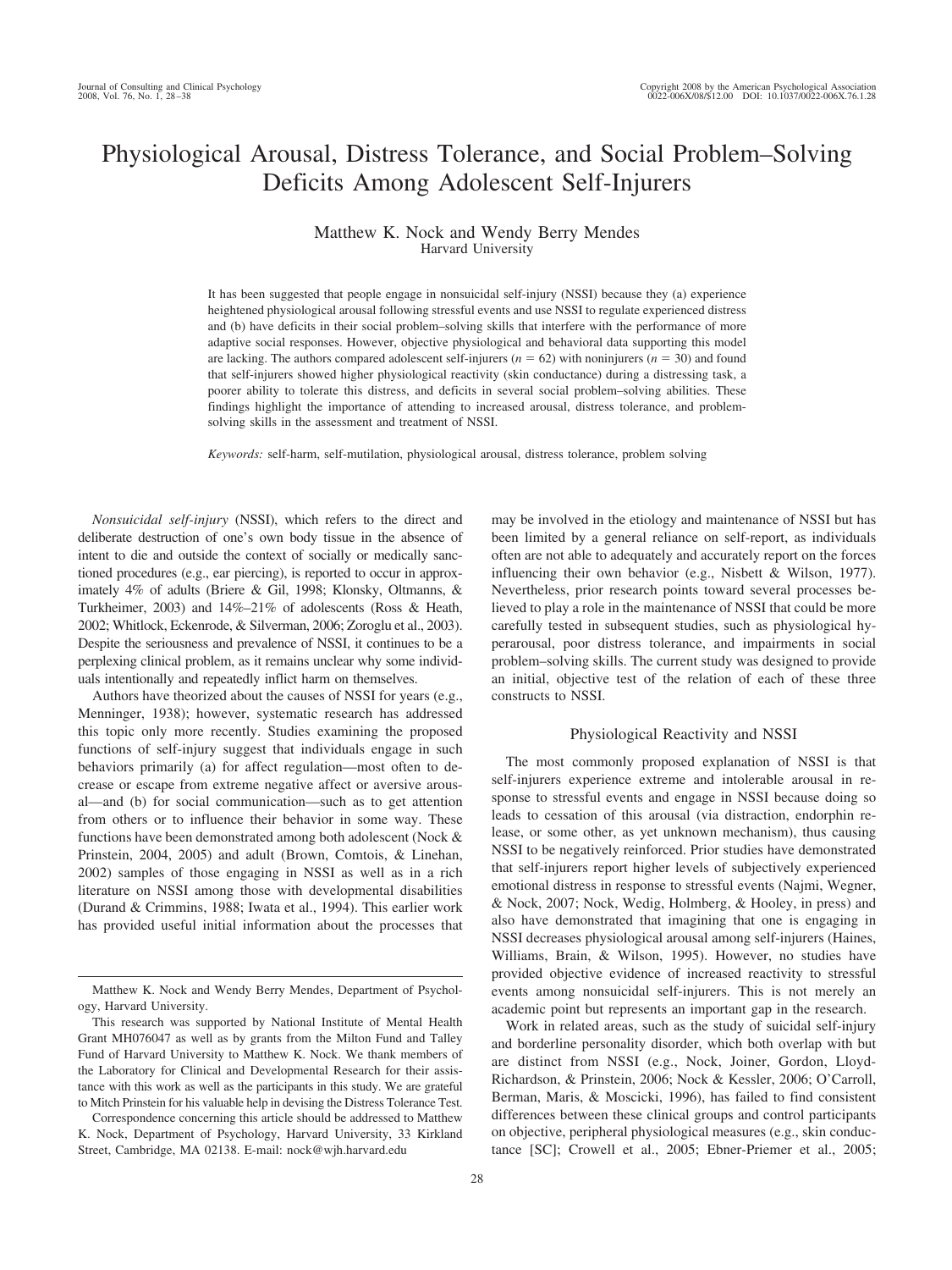Edman, Asberg, Levander, & Schalling, 1986; Herpertz, Kunert, Schwenger, & Sass, 1999; Herpertz, Werth, et al., 2001). Notably, one recent study reported that although "parasuicidal" adolescent girls (a group combining suicidal and nonsuicidal self-injurers) did not differ from participants in a comparison condition on SC in response to a negative mood induction, the former group did show greater respiratory sinus arrhythmia activity (Crowell et al., 2005). In addition, several recent studies have reported amygdala hyperreactivity among women with borderline personality disorder relative to controls (Donegan et al., 2003; Herpertz, Dietrich, et al., 2001). Taken together, these findings suggest that although individuals with NSSI have a more aversive subjective emotional experience, there is mixed evidence of hyperarousal among those with related conditions such as borderline personality disorder, and there is currently no evidence of heightened peripheral physiological arousal among those engaging in NSSI.

Determining whether individuals who engage in NSSI truly experience increased physiological reactivity in response to stressful events is important not only for understanding this behavior problem but also for the purposes of assessment and treatment. Information about physiological response style has proven to be an important component in the understanding and treatment of other conditions, such as anxiety disorders, and some of the most efficacious treatments now incorporate psychoeducational materials early in the course of treatment to facilitate greater client understanding of and response to physiological reactivity (e.g., Barlow & Craske, 2000). The achievement of a greater understanding of the psychophysiology of NSSI may similarly lead to improvements in the treatment of NSSI.

There is a strong empirical basis for studying physiological arousal as indexed by changes in skin conductance level (SCL; Dawson, Schell, & Filion, 2000). The physiological basis of SC includes measuring changes in eccrine (sweat) glands, which are innervated by the sympathetic branch of the autonomic nervous system via acetylcholine. An advantage of SC responses is that, unlike other responses associated with the autonomic nervous system, "individual differences in [SC] are most reliably associated with psychopathological states" (Dawson et al., 2000, p. 211). In general, inferences of SC changes are varied and generally nonspecific. For example, psychological states such as arousal, attention, excitement, fear, and anger all have been linked to SC changes. However, one can increase the psychological inferences of SC changes by examining changes within specific and welldefined contexts. In the current study, we use SCL as a general index of sympathetic nervous system arousal during a frustrating and distressing task in the context of an attention task.

# Distress Tolerance and NSSI

A key assumption of the affect regulation model presented above is that self-injurers are less able (or less willing) to tolerate intense distress than noninjurers, regardless of whether the experience of greater reactivity is subjective or physiologically based, and that they use NSSI as a means of escaping from the experience of intense distress. This lack of distress tolerance is widely held to be an important explanatory factor in the development and maintenance of NSSI (Chapman, Gratz, & Brown, 2006; Favazza, 1996; Klonsky, 2007). It is surprising, however, that no objective behavioral test of distress tolerance among self-injurers has been conducted. There are significant clinical implications for such a test, as improving distress tolerance is a key focus in commonly used treatments for NSSI (e.g., Linehan, Armstrong, Suarez, Allmon, & Heard, 1991; Linehan et al., 2006). The demonstration that self-injurers actually have a problem tolerating distress would support this treatment focus, and the development of a behavioral measure of distress tolerance could be useful for measuring and studying potential mechanisms of change in treatment (Kazdin & Nock, 2003; Lynch, Chapman, Rosenthal, Kuo, & Linehan, 2006). In addition, information about how increased distress and an inability to tolerate such distress interact with other cognitive processes could be used to further inform and enhance such treatments.

# Problem Solving and NSSI

Clinicians and researchers have focused primarily on the affectregulating properties of NSSI (e.g., Chapman et al., 2006; Favazza, 1989; Klonsky, 2007), with much less attention given to the social functions of this behavior. This is likely due to the fact that prior work on the functions of NSSI suggests that people most often engage in this behavior to regulate their affect (e.g., Nock & Prinstein, 2004). However, it is important to bear in mind that experimental research on the functions of NSSI among developmentally disabled samples suggests that social reinforcement is the primary motivator of this behavior in this group (Iwata et al., 1994). In addition, a significant portion of adolescent (Nock, Holmberg, Photos, & Michel, 2007; Nock & Prinstein, 2004, 2005) and adult (Brown et al., 2002) self-injurers without developmental disabilities report engaging in NSSI to influence their environment in some way.

A related and fairly extensive literature has demonstrated that deficits in social problem–solving skills are related to suicide ideation and attempts among adults (Schotte, Cools, & Payvar, 1990; Williams, Barnhofer, Crane, & Beck, 2005) and among children and adolescents (Orbach, Rosenheim, & Hary, 1987; Pollock & Williams, 1998, 2001; Sadowski & Kelley, 1993). This work has shown that suicidal individuals generate fewer and less effective solutions to social problems than those who are nonsuicidal and that these differences are not explained by IQ or the presence of other psychological disorders, such as depression (Biggam & Power, 1999; Pollock & Williams, 2001; Williams et al., 2005). Although valuable, this earlier research is limited by the fact that it did not examine NSSI, and the range of problem-solving deficits explored has been relatively narrow. While work on problem solving among suicidal individuals has primarily examined individuals' ability to generate adaptive solutions, research from other areas of psychological science has investigated a much broader range of potential deficits and dysfunctions.

Myriad deficits or dysfunctions can occur in the informationprocessing sequence that can influence engagement in maladaptive behaviors, such as problems with cue interpretation, response selection, and response enactment (see Crick & Dodge, 1994; Ingram, 1986; McFall, 1982). It would be instructive to know whether and how such processes may be different among those engaging in NSSI. For instance, early in the informationprocessing sequence, self-injurers might make more self-critical attributions about the behavior of others (cf. Dodge & Frame, 1982), which could lead to engagement in NSSI as a means of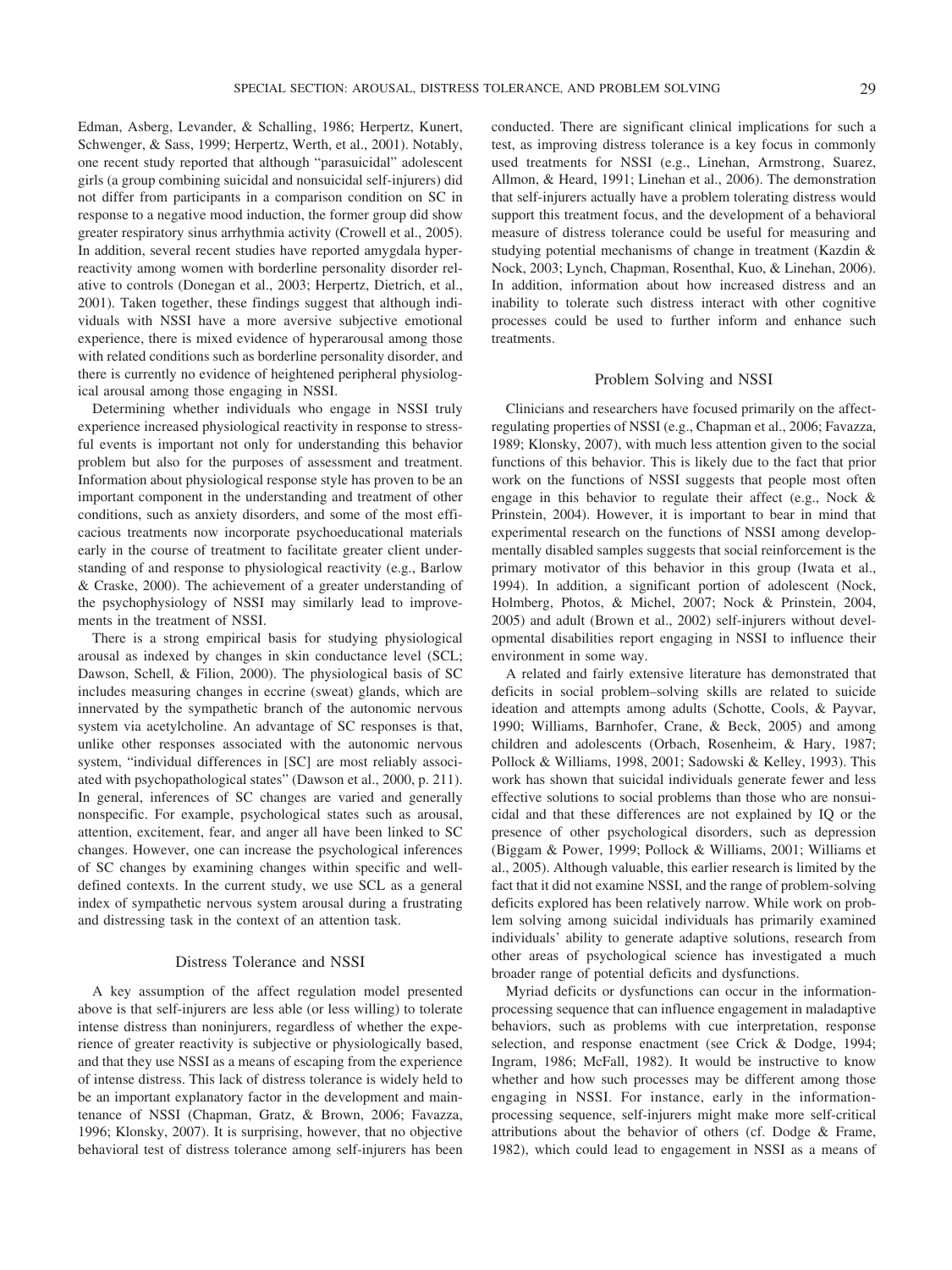self-punishment. It is also possible that those engaging in NSSI generate fewer or less effective solutions than noninjurers, as has been shown to be the case in some studies of suicidal individuals (e.g., Schotte & Clum, 1987), although not others (e.g., Sadowski & Kelley, 1993). Different still, regardless of the solutions generated, it may be that self-injurers select less effective responses from among those generated. In other words, they may, in fact, be able to generate numerous and effective solutions but then select less adaptive responses for behavioral enactment. The decision about which solution is selected and performed may be influenced by self-injurers' beliefs about their self-efficacy for effectively performing an adaptive solution. Although the investigation of comprehensive information-processing and problem-solving models has led to significant advances in the understanding of several different forms of psychopathology, as noted above, such models have not been used to examine NSSI.

The purpose of the current study was to conduct an initial test of these three related components of the previously examined functional model of NSSI (Nock & Prinstein, 2004, 2005). Specifically, we examined whether, relative to noninjurious adolescents, adolescents with a history of NSSI demonstrate (a) heightened physiological reactivity in response to a stressful event, (b) an impaired ability or willingness to tolerate distress, and (c) deficits in the social problem–solving skill domains described above. Support for each of these hypotheses would advance understanding of why adolescents engage in NSSI and would have significant implications for work on the assessment and treatment of these behaviors.

# Method

# *Participants*

Participants  $(N = 92)$  were 62 adolescents and young adults (ages 12 to 19 years) with a history of engaging in NSSI and 30 noninjurious controls matched on age, sex, and race/ethnicity (Table 1). Two additional adolescents with a history of NSSI were recruited but excluded from analyses because of technical difficulties during data collection. We focused on adolescence and young adulthood given the significantly increased risk of selfinjurious thoughts and behaviors during this developmental period (Kessler, Borges, & Walters, 1999; Nock & Kazdin, 2002). All

| Table 1                                   |  |  |
|-------------------------------------------|--|--|
| Characteristics of the Participant Groups |  |  |

participants were recruited via study advertisements placed in local psychiatric clinics, in newspapers, on community bulletin boards, and on the Internet. The announcements for both control and self-injurious participants indicated,

We are seeking adolescents between the ages of 12–19, and their parents, to participate in a study aimed at understanding self-harm behaviors. Eligible participants will be paid for participation in this confidential study. Participation involves completing interviews, questionnaires, and computer tasks.

All participants who responded to the advertisement were invited to the laboratory and provided with a complete description of the study, and written informed consent was obtained, with parental consent obtained for participants younger than 18 years.

Although this sample was recruited from the community, many individuals reported that they were currently receiving psychological treatment (48.2%) and/or pharmacotherapy (46.3%), and most (76.6%) met criteria for at least one current psychiatric disorder according to semistructured diagnostic interview (Kaufman, Birmaher, Brent, Rao, & Ryan, 1997). The most common diagnoses were anxiety disorders (46.7%), mood disorders (32.6%), alcohol and substance use disorders (14.1%), impulse-control disorders (10.9%), and eating disorders (6.5%), with an average of 2.0  $(SD = 2.0)$  current disorders for the entire sample.

#### *Assessment*

*Demographic factors.* Participants provided information about demographic characteristics, including age, sex, and race/ethnicity, via face-to-face interviews. To ensure that any between-groups differences on the distress tolerance and problem-solving tests were not due to differences in IQ, we also assessed all participants using the Wechsler Abbreviated Scales of Intelligence (WASI; Wechsler, 1999).

*NSSI.* All participants were administered the Self-Injurious Thoughts and Behaviors Interview (SITBI; Nock, Holmberg, et al., 2007), a structured interview used to assess the presence, frequency, severity, age of onset, and other characteristics of a broad range of self-injurious thoughts and behaviors, including NSSI. Participants in the current study were classified on the basis of their responses to questions from the NSSI module of the SITBI

| Variable                       | <b>NSSI</b><br>$(n = 62)$ | Control<br>$(n = 30)$ | Range      | Statistic          |
|--------------------------------|---------------------------|-----------------------|------------|--------------------|
| Mean $(SD)$ age in years       | 17.4(1.8)                 | 16.7(2.0)             | $12 - 19$  | $t(90) = 1.66$     |
| Gender (% female)              | 79.7                      | 73.3                  |            | $\chi^2(1) = 0.48$ |
| Race/ethnicity $(\% )$         |                           |                       |            |                    |
| European American              | 75.0                      | 70.0                  |            | $x^2(5) = 3.30$    |
| African American               | 3.1                       | 3.3                   |            |                    |
| Hispanic                       | 7.8                       | 3.3                   |            |                    |
| Asian                          | 4.7                       | 6.7                   |            |                    |
| <b>Biracial</b>                | 9.4                       | 13.3                  |            |                    |
| Other                          | 0.0                       | 3.3                   |            |                    |
| Mean <i>(SD)</i> Full Scale IO | 108.9(13.5)               | 110.9(11.3)           | $81 - 137$ | $t(90) = 0.72$     |

 $Note.$  NSSI = nonsuicidal self-injury.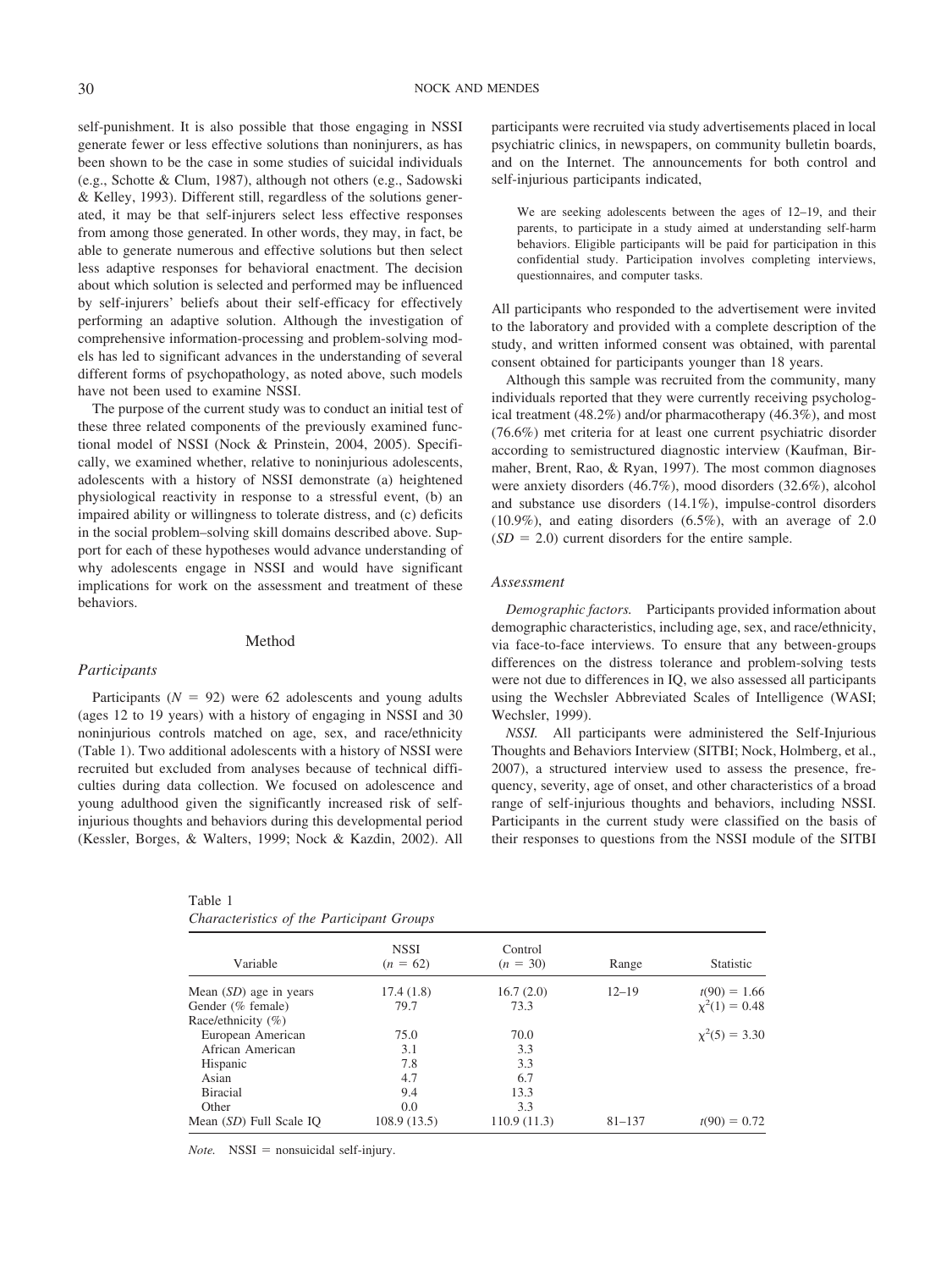about lifetime engagement in NSSI (e.g., "Have you ever purposely hurt yourself without intending to die?"). All participants with a lifetime history of NSSI were classified in the NSSI group, and those with no such history were classified in the noninjuring control group. The SITBI has strong interrater reliability (average  $\kappa = .99$ ), test–retest reliability over a 6-month period (average  $\kappa =$ .70), and construct validity, as demonstrated by strong relations with other measures of self-injurious thoughts and behaviors (Nock, Holmberg, et al., 2007).

The SITBI also assesses the self-reported function of NSSI via four questions (rated  $0-4$ ) inquiring about the extent to which the participant has engaged in NSSI for the purposes of (a) decreasing aversive thoughts or feelings (i.e., automatic negative reinforcement; ANR), (b) increasing positive thoughts or feelings (i.e., automatic positive reinforcement), (c) decreasing or escaping from social interactions (i.e., social negative reinforcement), or (d) increasing social interactions or access to resources (i.e., social positive reinforcement). These items were selected on the basis of prior research demonstrating these are the most commonly reported functions of NSSI (Durand & Crimmins, 1988; Nock & Prinstein, 2004, 2005), and each correlates strongly with longer measures of each function (Lloyd, Kelley, & Hope, 1997; Nock & Prinstein, 2004;  $rs = .64$  to .73), supporting the validity of using these individual items.

*Physiological arousal.* Skin conductance data were collected during the distress tolerance and problem-solving portions of the laboratory session (described below) with Biopac (Goleta, CA) TSD203 transducers placed on the distal phalanges of the middle and ring fingers of the participant's nondominant hand. The experimenter abraded the skin on the fingers using a mild abrasive brush and then filled the transducers with electrode paste. Data were amplified with a GSR 100C amplifier (Biopac) with a gain of  $10 \mu$ Siemens and a low-pass filter of  $10$  Hz. Once data were collected, they were scored offline with Mindware's (2005) EDA 2.1 computer program in 1-min epochs. The software program calculates tonic SCL as the average response in the identified time epoch. All SC values are reported in microsiemens.

*Distress tolerance.* The ability to tolerate distress was assessed with a behavioral task developed for the current study. The Distress Tolerance Test (DTT) was administered via the stimulus cards from the Wisconsin Card Sort Test (WCST; Grant & Berg, 1948; Heaton, Chelune, Talley, Kay, & Curtis, 1993), and, as in the WCST, four key cards were dealt face up on the table and the standard WCST instructions were read, indicating that the participant was to match cards from a deck to the key cards. The examiner stated that she could not tell the participant how to match the cards but would indicate whether each card placed was correct or incorrect. Participants were then told that there were 64 cards in the deck, that they had to get through the first 20 of them, and that it was up to them how far to continue beyond that point. Regardless of where the participant placed the cards, the examiner responded "correct" to the first 3 cards (to engage the participant in the task) and "incorrect" to the next 7 (to induce distress). The 11th card was "correct" (to reengage the participant), and all remaining cards were "incorrect," with a brief pause for mood rating after the 20th card. Prior studies have used similar card sorting tasks to induce experimental distress (e.g., Hirito & Seligman, 1975; Ruggero & Johnson, 2006). The DTT builds on this earlier work by providing more consistently negative feedback over a smaller

number of trials (thus serving as a more "compact" distress induction) and by including the opportunity to escape after 20 trials, which provides a behavioral measure of distress tolerance.

Pilot testing of the DTT among laboratory staff unfamiliar with the DTT and the study hypotheses revealed that individuals completing the task consistently reported experiencing frustration during this task. In addition, self-report data collected after the 20th card from participants in the current study as a manipulation check further supported this, with participants reporting significantly more negative affect (i.e., sum of "frustrated," "angry," and "confused," each rated on a  $0-4$  scale) than positive affect (i.e., total of "happy," "confident," and "satisfied"),  $t(65) = 6.37$ ,  $p < .001$ . Total score on the DTT was indexed by the number of cards for which the participant persisted at this task. It was inferred that those who persisted at this task despite repeated failure had greater distress tolerance.

*Social problem–solving skills.* Social problem–solving skills were assessed with a novel performance-based task called the Social Problem–Solving Skills Test (SPST; Nock, 2006). Measures exist that assess a broad range of problem-solving skills using a person's self-report (e.g., D'Zurilla & Nezu, 1990) or that assess a specific problem-solving skill (e.g., generation of potential responses to a problem) using behavioral performance (e.g., Platt, Spivack, & Bloom, 1975). The SPST was designed to build on these earlier tasks by measuring a broad range of problem-solving skills on the basis of behavioral performance. Drawing on prior work from other areas that has used multicomponent, performance-based measures of problem-solving skills (e.g., Dodge & Somberg, 1987; Goddard & McFall, 1992), the SPST asked participants to listen to a series of audio recordings describing eight social scenarios in four different domains (i.e., two scenarios in each domain) involving potential problems with peers (e.g., "You walk into a local pizzeria to meet your friends. As soon as you walk in, one of them says: 'Hey, look who it is!' and they all start laughing"), a boyfriend or girlfriend (e.g., "You are out to dinner on a Saturday night with your boyfriend. For the third time this week you notice him staring at a really pretty girl while you are talking to him about something really important to you"), a parent (e.g., "You're beginning to make friends with some really cool people. They tell you about an amazing party this weekend that you have to go to. You go home and tell your mother about it and she says you can't go"), and a teacher or boss (e.g., "You worked really hard on an English paper, a personal essay about what you admire about yourself. Your teacher hands it to you and you got a C-. The major criticism is that you weren't specific enough"). After hearing each scenario, the participants performed various problem–solving tasks that examined different facets of their social problem–solving abilities. Their performance on each part of the SPST was recorded via video and audio tape and subsequently scored by two independent, blind raters. The raters followed a manualized coding system (Nock, 2006), and analysis of 30 randomly selected cases revealed adequate interrater reliability for each construct assessed (described below).

After each scenario, participants first were asked to describe in their own words why the antagonist in each situation behaved the way he or she did. Their attributions were coded by the blind raters as either self-critical (e.g., "Because I am ugly"), critical of the antagonist (e.g., "Because he is a jerk"), or noncritical (e.g., "Because things sometimes just happen that way"; Number of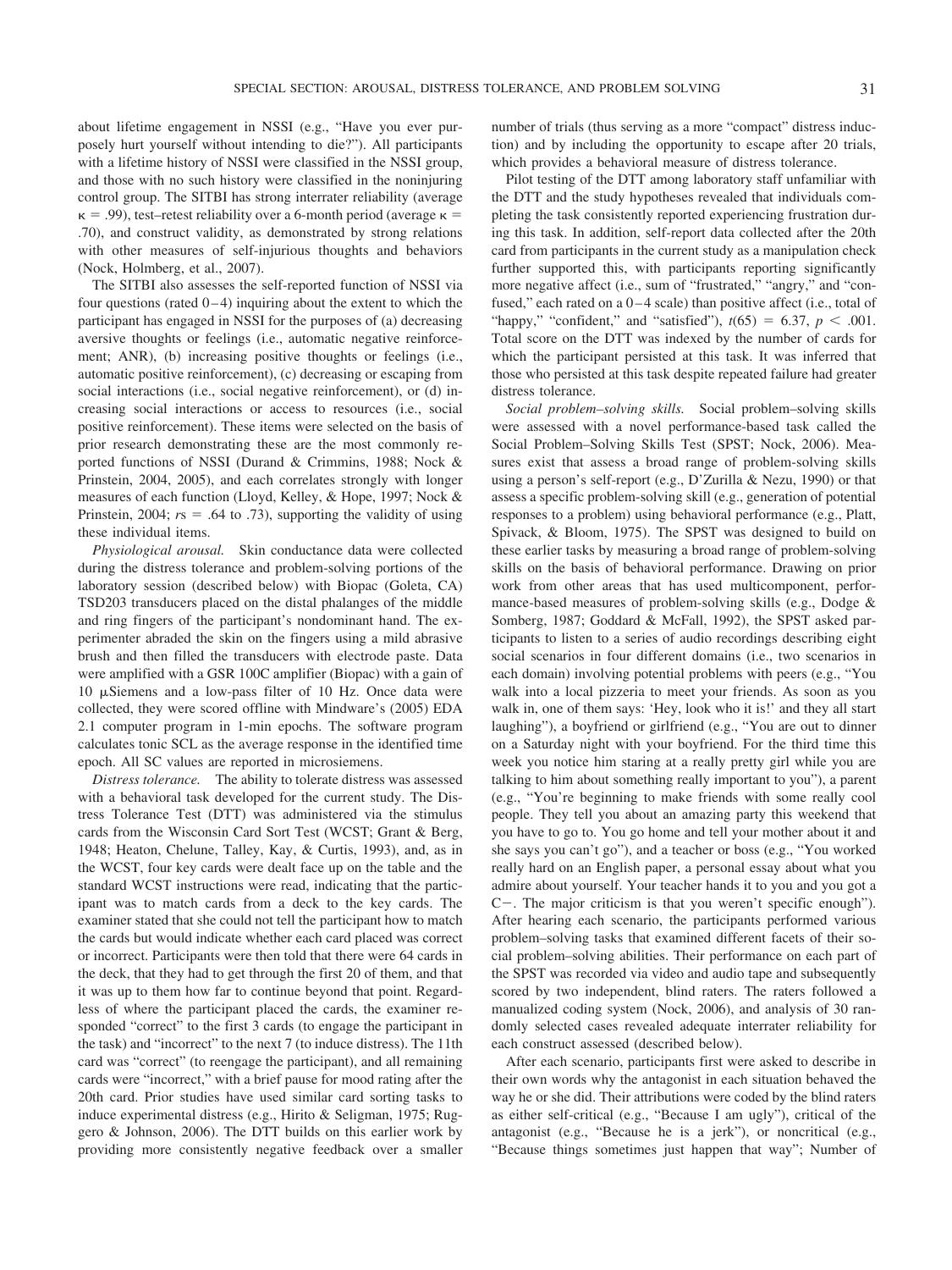Critical Attributions subscale;  $\kappa$  = .68). Second, we assessed participants' ability to generate multiple solutions to each problem by recording the number of different solutions they were able to generate in a 15-s time span (Response Generation subscale; *r* .88). Prior studies using similar methods have given longer periods of time to generate solutions (e.g., 2 min; Williams et al., 2005); however, we allowed this shorter period of time to increase the external validity of this test, as social problems such as those presented in the DTT often must be solved quite quickly, and it was this ability that we were interested in assessing.

Third, the quality of each of the solutions generated was coded on a 1–3 scale according to whether content was negative (1; e.g., "yell at him" or "starve myself"), neutral (2; e.g., "ignore it"), or positive (3; e.g., "talk to her about it"; Response Content subscale;  $r = .77$ ). Fourth, participants were asked to select the response from those generated that they would be most likely to actually perform (Response Selection subscale;  $r = 1.00$ ), and we examined group differences in the content of the response selected. Fifth, participants were asked to rate how effective they believed they would be at performing a model response on a  $0-4$  scale (Self-Efficacy subscale;  $r = 1.00$ ). Participants also were asked to act out a specific adaptive response presented to them by the interviewer, and their behavioral enactment was coded for clarity, assertiveness, and other specific response characteristics; however, coders did not reach an acceptable level of reliability in their coding of these categories, so these data are not reported here. Analyses supported the interrater reliability (reported as kappas and correlations) of the five problem-solving skills described above. The construct validity of the SPST also was supported, as evidenced by relations between scores on the adolescentcompleted Social Skills Rating System Social Skills subscale (Gresham & Elliott, 1990) and the SPST Number of Critical Attributions ( $r = -.34$ ,  $p < .01$ ), Response Selection ( $r = .27$ ,  $p < .05$ ), and Self-Efficacy subscales ( $r = .44$ ,  $p < .001$ ), although not the Response Generation  $(r = .10, ns)$  or Response Content subscales  $(r = -.04, ns)$ .

# *Procedures*

All data were collected during one laboratory visit, and all study procedures were approved by the Harvard University institutional review board. All potential participants received a description of the study procedures and provided informed consent or assent to participate. They were informed that participation was voluntary and they could discontinue at any time; however, no one presenting to the laboratory refused to participate, and no one withdrew from the study. In all cases, adolescents were interviewed and assessed without their parent present to maximize honest responding. All adolescents and parents were informed during the consent procedure that all information they provided would be kept confidential unless we learned during the course of the study that the adolescent, parent, or someone they knew was in danger of being seriously harmed. We further informed them that in such instances we would undertake whatever measures we believed necessary to ensure the safety of those involved, such as contacting the local hospital or informing the parent if we believed the adolescent's self-injury or suicidal thoughts or plans put him or her at imminent risk of serious harm.

All participants first completed the interviews and WASI. Following a brief break, participants were seated in a testing room and connected to the GSR recording equipment for a brief resting baseline period. They were then administered the SPST and DTT. We administered participants Scenarios 1–4 of the SPST, then the DTT, then Scenarios 5–8 of the SPST to test the influence of distress on problem-solving abilities among self-injurious individuals relative to controls. All of these procedures took approximately 3–4 hr to complete and were administered by Matthew K. Nock and several graduate students and research assistants trained in these procedures and closely supervised by him. After completion of the study, all participants were debriefed and informed of the deception and intentional distress involved in the DTT. There were no concerns or complaints expressed regarding these procedures, and in many cases the adolescents expressed relief in knowing that there was no correct solution to the DTT. We also completed a thorough risk assessment with each adolescent (regardless of NSSI status) to ensure that he or she did not leave the laboratory in a state of distress and also to ensure that adolescents and parents were aware of the adolescents' current level of risk and to provide clinical referrals if needed. All participants were paid \$100 for their participation in this study.

# *Data Analysis*

All variables were examined prior to analyses for normality and the presence of outliers, and in several cases variables were transformed and outliers assigned values one unit higher than the next most extreme score to reduce their influence (Tabachnick & Fidell, 2001). In each case, the transformed variables more closely approximated a normal distribution, as measured by the Shapiro– Wilks normality test (Shapiro & Wilks, 1965). We conducted preliminary analyses (*t* tests and chi-square tests) to compare those with a history of NSSI to control participants on demographic factors and IQ to ensure equivalence between groups on these key matching variables.

To examine whether those engaging in NSSI showed greater physiological reactivity than noninjurers (Hypothesis 1), we compared these two groups on changes in SCL by taking the baseline SCL (taken before the participant began the SPST) and subtracting that value from each minute of the DTT period. The DTT was designed so that participants could persist or quit after the first 20 trials/cards, resulting in progressively fewer participants across the course of the task. To allow for varying observations, we used multilevel modeling, which allows for missing data on any occasion without excluding participants like repeated measures analysis of variance. A multilevel approach takes advantage of all available data to generate parameter estimates. In this case, Level 1 consisted of the repeated assessment of SC changes during the frustration task, and Level 2 was the participant. Group differences (NSSI or control) were specified as a fixed effect. We used age and handedness of participant as covariates because of their wellestablished relationship to SC (Dawson et al., 2000). To examine whether those engaging in NSSI had poorer distress tolerance than noninjurers (Hypothesis 2) and whether self-injurers also showed impairments in their abilities for social problem solving (Hypothesis 3), we tested between-groups differences on the DTT as well as each of the SPST subscales with *t* tests for independent samples, using the transformed variables. Untransformed scores on the DTT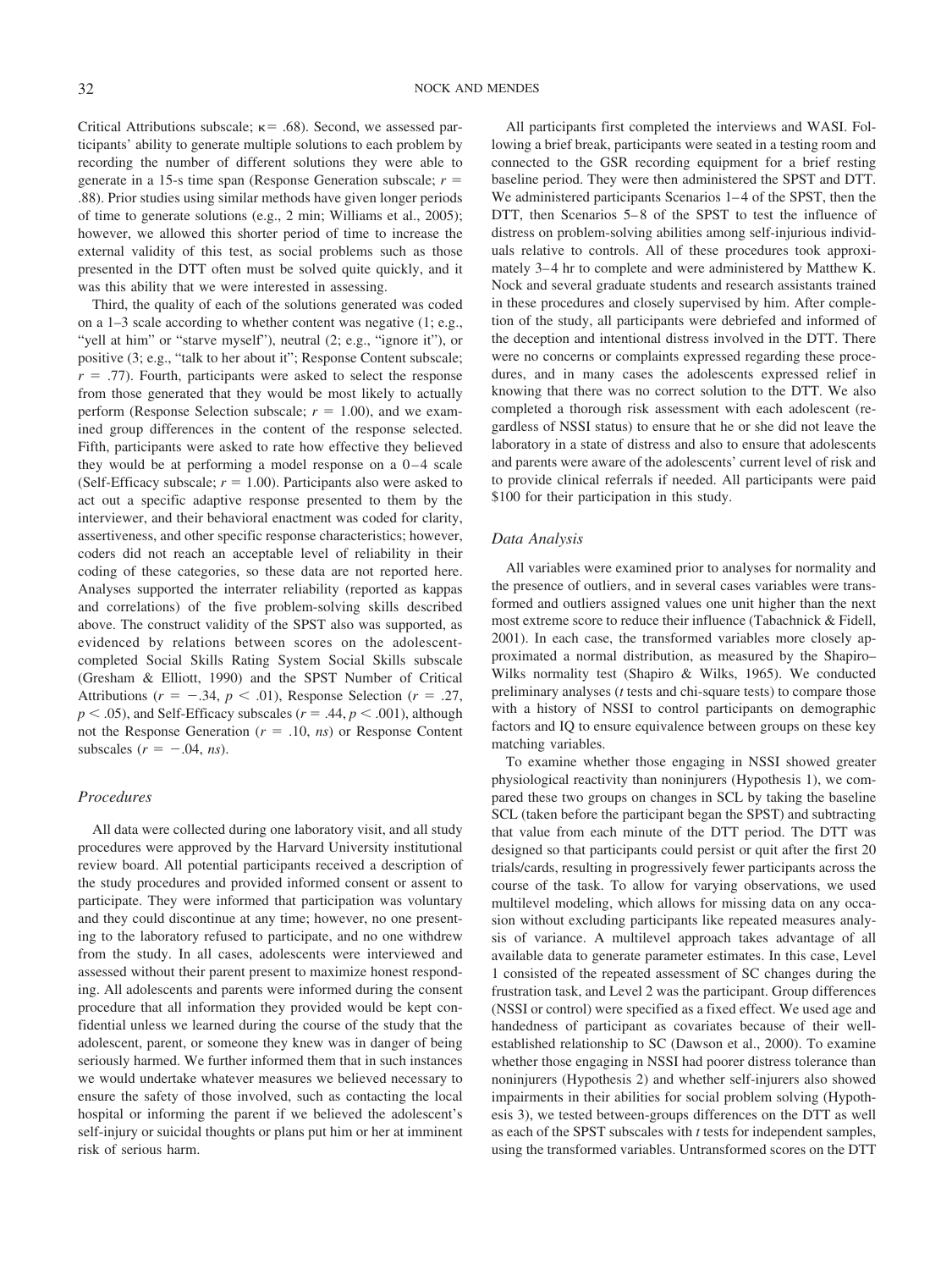and SPST are reported in the Results section to facilitate interpretation of the study findings. $<sup>1</sup>$  All tests were two-tailed, with alpha</sup> set at .05.

## Results

## *Preliminary Analyses*

Participants with a history of NSSI did not differ from controls on age, sex, ethnicity, or Full Scale IQ as measured by the WASI, as presented in Table 1, which indicates that any group differences observed in subsequent analyses are not attributable to these factors. Among the 62 adolescents with a lifetime history of NSSI, all reported at least two episodes of NSSI, 56 (90.3%) reported engaging in NSSI within the past year, and 45 (72.6%) reported doing so within the past month. The characteristics of NSSI in this sample were consistent with, but slightly less severe than, those reported in prior studies of NSSI among inpatient adolescent self-injurers (Nock & Prinstein, 2004, 2005). In the current sample, the average age of onset for NSSI was 13.5 years  $(SD = 2.7)$ , and the average number of episodes of NSSI in the past year (with a maximum set at 500 to reduce the influence of extreme outliers) was 62.6 ( $SD = 130.9$ ,  $Mdn = 12.5$ ).<sup>2</sup> Self-injurers in this sample used commonly reported methods of NSSI, including cutting  $(90.6\%)$ , scraping skin  $(51.6\%)$ , self-hitting  $(51.6\%)$ , and burning (40.6%). Most self-injurers (92.2%) had used more than one method in the past ( $M = 3.2$ ,  $SD = 2.9$ ).

# *Physiological Reactivity Among Self-Injurers*

Our first hypothesis was that self-injurers would exhibit significantly greater increases in physiological arousal (indexed by SC changes) than noninjurers during a distressing task. In support of this hypothesis, analyses revealed a significant effect for group,  $F(1, 81) = 6.61, p < .05$  (Cohen's  $d = 0.57$ ). This represents a medium effect size. Adjusted means are plotted in Figure 1. As can be seen, the NSSI group exhibited greater changes in SCL over time than the control group, and this difference became especially pronounced in the later minutes of the DTT, when participants were informed that their answers were consistently incorrect. We also conducted these analyses with other diagnoses that might correlate with SC as covariates—major depressive disorder, posttraumatic stress disorder, and attention-deficit/hyperactivity disorder—and the results remained even after we accounted for other diagnoses,  $F(1, 78) = 4.43$ ,  $p < .05$ .

Building on these findings, we then examined whether physiological reactivity was especially strong among self-injurers who reported engaging in NSSI for the purpose of decreasing aversive arousal. Our specific prediction was that individuals who reported that they engaged in NSSI for ANR on the SITBI (i.e., "To what extent do you engage in NSSI to get rid of bad feelings?" reported on a  $0-4$  scale) would exhibit greater physiological reactivity during the DTT, further supporting the emotion regulation model of NSSI. To test this prediction, we averaged SCL across the entire DTT task. The ANR variable was not normally distributed  $(W =$ 0.82,  $p < .001$ ) and was obtained with a single item from the SITBI. Given the nonparametric nature of this variable, we used Spearman rank-ordered correlations to examine the relationship between ANR and SC changes. As predicted, greater endorsement

of the ANR question was associated with greater increases in SC during the frustration task, although this medium-sized effect was just short of statistical significance (Spearman  $r = .25$ ,  $p = .055$ ).

# *Distress Tolerance Among Self-Injurers*

Our second hypothesis was that self-injurers would show poorer distress tolerance than noninjurers, in that they would elect to stop the DTT earlier than noninjuring controls. Consistent with this hypothesis, self-injurers persisted at the DTT for significantly fewer cards ( $M = 26.3$ ,  $SD = 12.6$ ) than noninjurers ( $M = 33.1$ ,  $SD = 16.1$ ,  $t(90) = 2.47$ ,  $p < .05$  ( $d = 0.52$ ). This difference represents a medium effect size. There were no differences on the DTT between those in the high-ANR group ( $M = 26.6$ ,  $SD =$ 13.7) versus the low-ANR group ( $M = 25.4$ ,  $SD = 8.8$ ),  $t(60)$  <  $0.75$  ( $d = 0.19$ ).

#### *Social Problem–Solving Skills Among Self-Injurers*

Our third hypothesis was that self-injurers would differ significantly from noninjurers on their abilities for social problem solving as measured by the SPST. Analyses revealed that self-injurers and noninjurers did not differ in the average number of self-critical attributions made, in the average number of solutions they generated in response to the challenging social situations, or in the average quality of solutions generated (Table 2). However, several important group differences were observed. That is, self-injurers chose significantly more negative solutions across the scenarios and rated their self-efficacy for performing adaptive solutions as significantly lower than that of noninjurers. These statistically significant findings represent medium to large effects, as presented in Table 2.

In an effort to understand how physiological arousal and social problem–solving skills might interact among these adolescents, we examined the extent to which the distress caused by the DTT interfered with problem solving, as it may be that problem-solving deficits are especially apparent during times of distress. Consistent with this notion, we found that, for the entire sample, the average number of solutions generated for each scenario decreased significantly from before ( $M = 3.7$ ,  $SD = 1.3$ ) to after ( $M = 3.2$ ,  $SD =$ 1.1) the DTT,  $t(90) = 6.18$ ,  $p < .001$  ( $d = 0.65$ ). In addition, the number of other-critical attributions increased from before (*M*

<sup>&</sup>lt;sup>1</sup> Several authors have suggested that it is undesirable to perform parametric tests on transformed data, given that transformations can introduce other problems, such as altering the metric of the variable (e.g., Jaccard & Guilamo–Ramos, 2002). To be sensitive to such issues, we conducted analyses on all of the DTT and SPST variables using parametric tests (*t* tests for independent samples) on both untransformed and transformed variables, and we also conducted these analyses using nonparametric tests (i.e., Mann–Whitney *U* tests). Each test yielded very similar results, in that there were only minor changes in effect size and no changes in significance tests. We therefore report test statistics and effect sizes from the parametric tests using transformed variables but report the untransformed means and standard deviations to facilitate interpretation of the findings.

<sup>&</sup>lt;sup>2</sup> It is important to note that although there was significant variability in the frequency of NSSI in this sample, the study results were not driven by those engaging in high-frequency NSSI. In fact, lifetime frequency of NSSI was not significantly correlated with any of the primary outcome variables (e.g., DTT, SPST subscales, SC responses;  $rs = -.07$  to .05).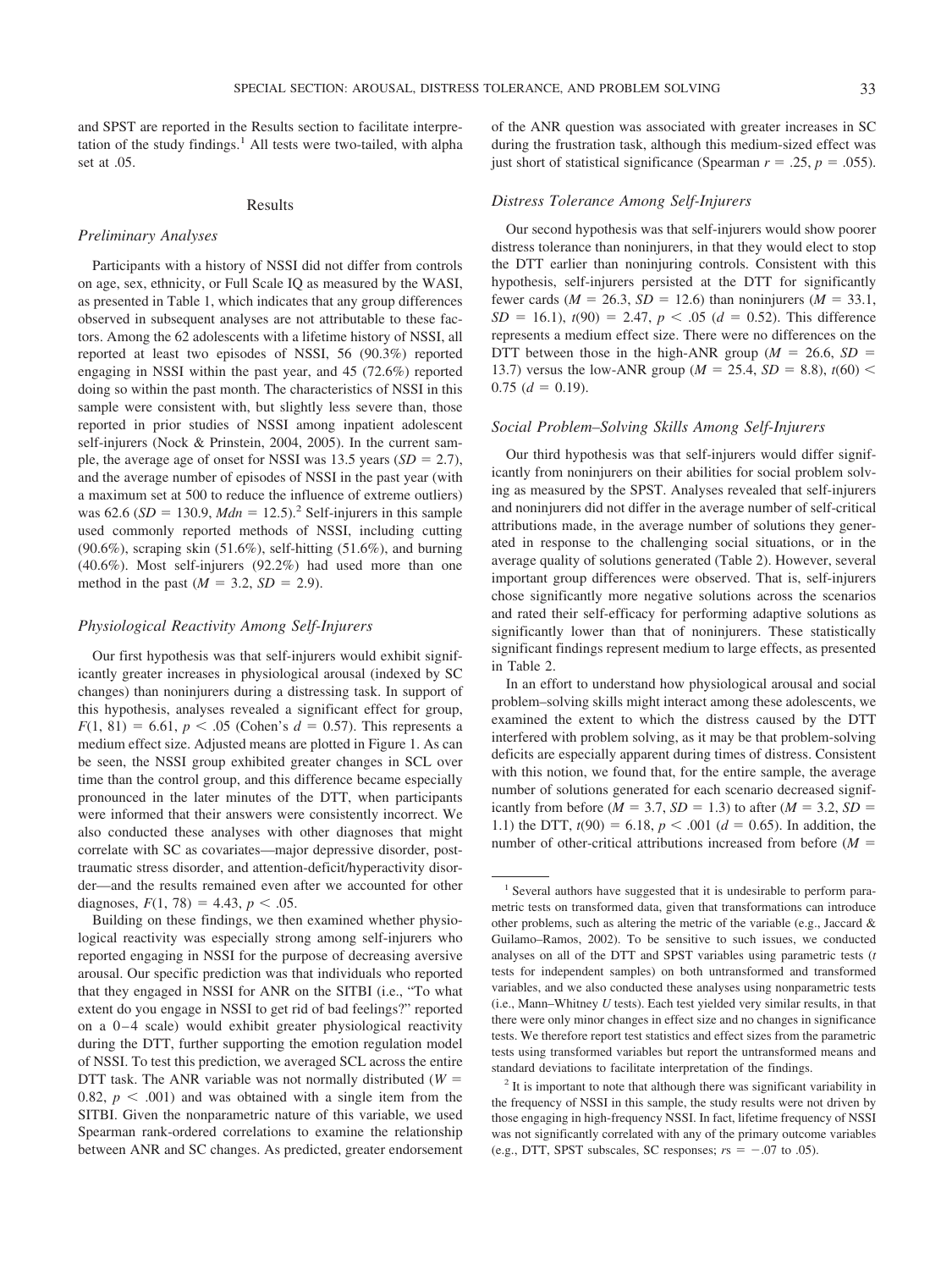

*Figure 1.* Changes in mean skin conductance level (SCL) during the Distress Tolerance Test. NSSI = nonsuicidal self-injury.

0.3,  $SD = 0.5$ ) to after  $(M = 0.7, SD = 0.8)$ ,  $t(90) = -5.00, p <$ .001  $(d = 0.53)$ , which was associated with a decrease in the number of self-critical attributions from before  $(M = 0.7, SD =$ 0.8) to after  $(M = 0.3, SD = 0.5)$  the DTT,  $t(90) = 4.12, p < .001$  $(d = 0.43)$ . However, there were no significant group or Group  $\times$ Time interaction effects for any of these measures, nor were there differences in the average quality of solutions generated,  $t(90)$  = 0.60 ( $d = 0.06$ ); quality of selected responses,  $t(90) = 0.50$  ( $d =$ 0.05); or report of self-efficacy,  $t(90) = 1.06$  ( $d = 0.11$ ).

### Discussion

This study provided an objective test of several components of a theoretical model of NSSI that proposes that people engage in NSSI in response to extreme and intolerable emotional reactivity and as a result of deficits in social problem–solving skills (Nock & Prinstein, 2004). In support of this model, we found that, compared to noninjurious adolescents, those with a history of NSSI displayed (a) increased physiological reactivity to a stressful task, (b) a decreased ability to tolerate distress and persist at this task, and (c) deficits in several specific social problem–solving skills. Several facets of these findings warrant more detailed comment.

This study provides the first evidence of physiological hyperarousal in response to a stressful event among those engaging in NSSI relative to noninjurers. Clinical reports have described increased arousal among self-injurers, and such arousal also has been suggested by the self-reports of self-injurers (Najmi et al., 2007; Nock, Wedig, et al., in press). This study provides physiological evidence to support this process, and the current data complement earlier evidence of a decrease in physiological arousal that occurs following script-driven imagery about engaging in NSSI (Haines et al., 1995). Although these studies have revealed evidence consistent with the emotion regulation theory of NSSI, several prior studies of related constructs, such as suicide attempts (Edman et al., 1986), "parasuicide" (which includes both suicidal and nonsuicidal self-injurers; Crowell et al., 2005), and borderline personality disorder (Herpertz et al., 1999; Herpertz, Werth, et al., 2001), have failed to find similar patterns of hyperarousal in the peripheral nervous system.

There are at least two explanations for the divergent findings. One possibility is that this hyperarousal is specific to NSSI. Both our study and that by Haines et al. (1995) focused specifically on NSSI, so this is a plausible explanation. However, this is unlikely

|--|--|--|--|--|

| Between-Groups Differences on Distress Tolerance and Problem-Solving Tests |  |  |  |  |
|----------------------------------------------------------------------------|--|--|--|--|
|                                                                            |  |  |  |  |

| Social Problem–Solving Skills Test          | Range       | <b>NSSI</b><br>M(SD) | Control<br>M(SD) | t(90)     | Effect size<br>(d) |
|---------------------------------------------|-------------|----------------------|------------------|-----------|--------------------|
| <b>Attributions</b>                         |             |                      |                  |           |                    |
| No. self-critical attributions              | $0 - 4$     | 1.1(1.1)             | 0.9(1.0)         | 0.70      | 0.15               |
| <b>Response Generation</b>                  |             |                      |                  |           |                    |
| No. solutions generated                     | $1.4 - 5.1$ | 3.3(0.9)             | 3.5(0.8)         | 0.75      | 0.16               |
| Response Content                            |             |                      |                  |           |                    |
| Quality of overall solutions (coded $1-3$ ) | $1.4 - 3.0$ | 2.5(0.3)             | 2.5(0.2)         | 1.34      | 0.28               |
| <b>Response Selection</b>                   |             |                      |                  |           |                    |
| Quality of chosen solution (coded $1-3$ )   | $1.4 - 3.0$ | 2.6(0.3)             | 2.8(0.2)         | $2.60*$   | 0.55               |
| Self-Efficacy                               |             |                      |                  |           |                    |
| Self-efficacy rating $(0-4)$                | $1.6 - 3.9$ | 2.5(0.5)             | 3.0(0.4)         | $4.28***$ | 0.90               |
|                                             |             |                      |                  |           |                    |

*Note.* NSSI = nonsuicidal self-injury.<br>\*  $p < .05$ . \*\*  $p < .001$ .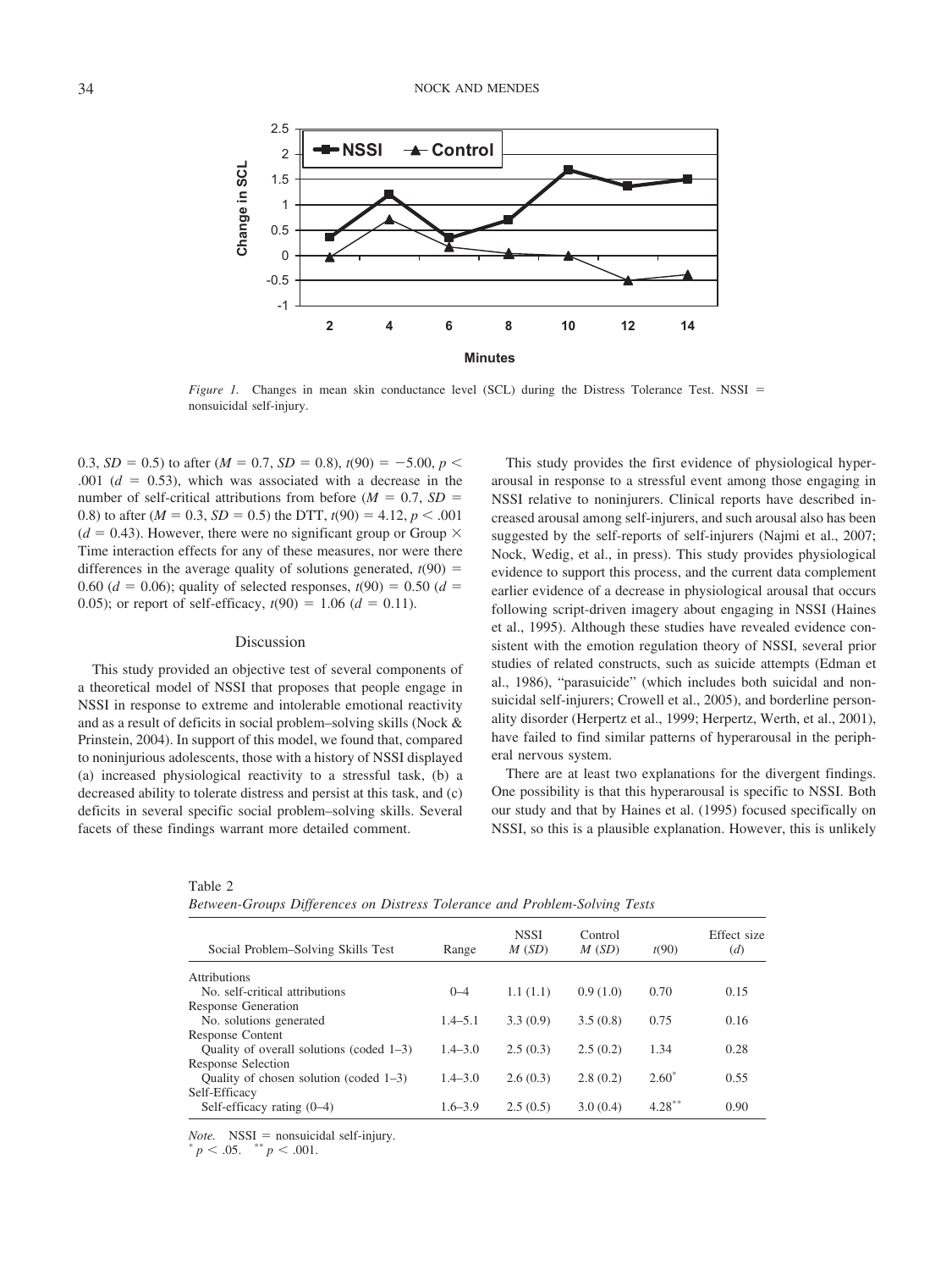given the overlap among all of these groups and the similarities in the subjective emotional experiences reported by these different groups. A more likely explanation is that the methods used in the current study, as well as that by Haines et al. (1995), were perhaps better suited to elicit and measure the hyperarousal experienced by self-injurers. For instance, prior studies have attempted to assess hyperarousal by showing a scene from a sad movie (Crowell et al., 2005) or by measuring immediate physiological responses to the brief (e.g., 6 s) presentation of negative images (Herpertz, Werth, et al., 2001). In contrast, the current study used a frustrating task that required ongoing engagement, and it is interesting that the difference in arousal between self-injurers and noninjurers did not emerge until the 8th min of the task, at which point self-injurers became increasingly aroused, while noninjurers showed a slight decrease in arousal. This suggests that the physiological hyperarousal experienced by self-injurers in response to stressful events may not be immediate (i.e., not within seconds of encountering a stressful situation) but rather increases after a brief period of frustration (e.g., after several minutes). If replicated, this finding will provide useful information to researchers and clinicians working with this population.

The validity of the hyperarousal findings in this study is further supported by the significant relation observed between physiological arousal and adolescents' self-report of engaging in NSSI for the purposes of ANR. Indeed, prior studies have consistently found that the majority of self-injurers report engaging in NSSI to decrease the experience of aversive hyperarousal. We found that those who reported engaging in NSSI to escape hyperarousal experienced the strongest physiological arousal during the distressing task. These findings provide further support for the selfreported functions of NSSI described in prior studies (Nock & Prinstein, 2004, 2005).

Suicidal and nonsuicidal self-injury have long been proposed to function as a means of escape from intolerable emotional states (e.g., Baumeister, 1990; Favazza, 1996), and treatments for selfinjurers have included components that teach patients how to better tolerate distress (Linehan et al., 1991; Miller, Rathus, & Linehan, 2007; Rudd, Joiner, & Rajab, 2001). However, beyond obtaining self-reports of the reasons for engaging in these behaviors (Brown et al., 2002; Durand & Crimmins, 1988; Hawton, Cole, O'Grady, & Osborn, 1982; Nock & Prinstein, 2004; Rodham, Hawton, & Evans, 2004), there has been no test of whether self-injurers are actually more likely to have trouble tolerating or persisting in the face of distress and whether they attempt to escape from distressing situations more quickly than noninjurers.

This study provides the first objective evidence that self-injurers actually show decreased distress tolerance. It is possible that the difference observed on the DTT in the current study was not completely due to a lack of ability but also resulted from a decreased willingness to persist at this task. It is important to clarify this issue in future research, and investigators could do this by providing a desirable incentive for task persistence. Whether because of a lack of ability or will, the decreased distress tolerance and persistence observed among self-injurers are of scientific and clinical importance and are deserving of attention in future research and clinical efforts.

These findings of elevated physiological arousal and poor distress tolerance among those engaging in NSSI may be particularly useful to clinicians working with self-injurers as well as to selfinjurers themselves. The fact that self-injurers have an increased physiological response to stress may help clinicians, adolescents, and families better understand the experiences that may be driving NSSI and can inform treatment efforts and perhaps validating responses from family members. Moreover, these findings highlight the importance of focusing on distress tolerance skills in the treatment of NSSI (Linehan, 1993; Miller et al., 2007; Rudd et al., 2001).

The findings from this study also extend prior work examining the relation between social problem–solving skills and NSSI. Prior studies have revealed social problem–solving skills deficits among suicidal individuals (Sadowski & Kelley, 1993; Schotte & Clum, 1987; Schotte et al., 1990; Williams et al., 2005) and women with borderline personality disorder displaying parasuicide (Kehrer & Linehan, 1996), and the current findings suggest such deficits also are present among those engaging in NSSI. It is interesting, however, that deficits in social problem–solving skills were not observed to be global in nature but instead were specific to several components of the problem-solving process, as described below.

Contrary to our hypotheses, self-injurers did not make more self-critical attributions than noninjurers. Thus, although children and adolescents who engage in aggressive behaviors make more hostile attributions toward others (Dodge & Frame, 1982; Dodge & Somberg, 1987), and prior work suggests that adolescents engaging in NSSI report being more self-critical than noninjuring adolescents (Glassman, Weierich, Hooley, Deliberto, & Nock, 2007), the current study did not reveal a self-directed hostile attribution bias among self-injurious adolescents. It is possible that self-criticism among self-injurers is more general and does not necessarily occur in the context of problem solving or that our SPST task was not adequate to detect self-critical attributions (such an interpretation finds support in the relatively low number of self-critical statements made by both groups).

Self-injurious adolescents also did not show deficits in the quantity or quality of the solutions they generated to socially challenging situations. This suggests that, given time to think about a problem, self-injurers can produce effective solutions at the same level as noninjurers. However, self-injurers selected more maladaptive responses from those generated and reported lower self-efficacy for performing adaptive solutions, which might have influenced their response selection. Overall, these results provide a nuanced picture of the social problem-solving deficits selfinjurious adolescents may experience in everyday life.

It is interesting that, just as scores on the different components of the SPST were not uniformly associated with engagement in NSSI, they were not uniformly associated with a self-report measure of problem-solving skills either (i.e., Social Skills Rating System). In particular, the Response Generation and Response Content scores on the SPST were unrelated to both self-reported social skills and NSSI. One possible interpretation of the findings is that these two components of the SPST did not provide a valid measure of these abilities. This interpretation is difficult to support given that these two components were based directly on participants' actual performance and that our blind raters scored this performance with strong interrater reliability. Another interpretation is that the abilities to generate multiple and higher quality solutions are simply not related to engagement in NSSI and other problem behaviors. That is, perhaps all that is needed is the ability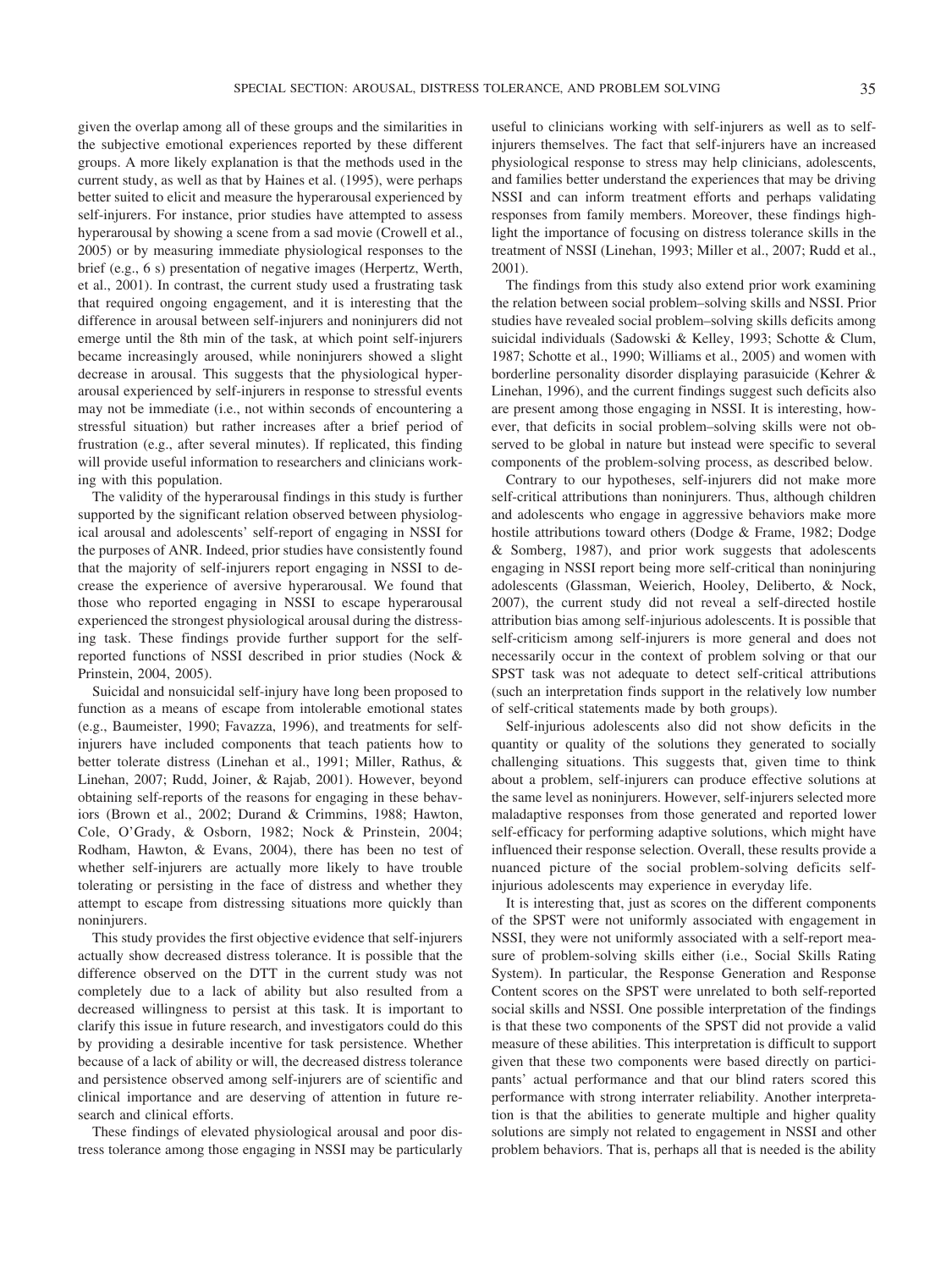to generate one good solution to a difficult situation. This interpretation is consistent with the results observed here and, if replicated, would help focus the work of clinicians treating adolescents who engage in NSSI.

It also is important to note that although the overall number of solutions generated and the attributions made in each scenario changed from before to after the DTT, the problem-solving skills of self-injurers were no more impaired by the DTT than those of the noninjurers. This was surprising given prior research suggesting that cognitive abilities can be impaired through the experience of intense emotion (e.g., MacKay et al., 2004; Ruggero & Johnson, 2006) and because self-injurers showed great physiological arousal on the DTT. It is possible that the distress induced by the DTT was different in quantity or quality from the type of distress that may trigger an episode of NSSI, and perhaps tasks that induced stronger or more personally salient distress would have led to differences in problem-solving abilities. In the current study, the presence of between-groups differences prior to the DTT indicates that selfinjurers have deficits in social problem–solving skills that do not occur only in the context of intense arousal but that are apparent even during times of relative calm.

Taken together, the findings on the social problem–solving skill deficits present among self-injurers provide valuable information about the aspects of social problem solving most likely to be involved in the decision to engage in NSSI, and they supply important information for future research and clinical efforts in this area. For instance, current treatments for NSSI include components focusing on improving social skills in general (Linehan et al., 1991; Miller et al., 2007). The current findings suggest that it may be most beneficial for clinicians to focus not on helping self-injurers learn how to generate more solutions but on helping them to select adaptive solutions for enactment. This may involve teaching self-injurers to slow down their problem-solving process to generate effective solutions and select the one most likely to be most effective, not merely the first one generated. This same clinical approach has proven effective in the treatment of child conduct problems (e.g., Kazdin, Siegel, & Bass, 1992; Nock, 2003) and may be similarly beneficial in the case of NSSI. Moreover, the SPST (and perhaps the DTT) can be used in clinical and clinical research settings more generally, such as to test social problem–solving (and distress tolerance) skills among adolescents before, during, and after treatment to examine their abilities and improvements in these domains. This would not only be informative to the clinician, client, and family in each case but also could lead to significant advances in our understanding of the mechanisms of therapeutic change (Kazdin & Nock, 2003; Lynch et al., 2006).

The findings from this study must be interpreted in the context of several important limitations, each of which points toward important directions for future research in this area. First, the current sample was relatively small and included adolescents, mostly female, who volunteered to participate in this study; therefore, our results may not generalize to other age groups or settings or to individuals unwilling to participate in clinical research. These results must be replicated in a larger, more diverse sample. In addition, it is important to highlight that the performance-based measures used in this study have not yet been validated on independent samples. A related point is that some of the assessments used were developed for use with adolescents (e.g., the scenarios

presented in the SPST dealing with schoolwork and peer relations), and it is important to modify some aspects of these tasks when used with older samples.

Second, although our sample included only adolescents and young adults, the majority of whom had engaged in NSSI in the past month, there was some variability in the sample in terms of the timing, frequency, and severity of NSSI, and future research needs to consider such factors when examining the physiological and behavioral correlates identified in the current study. For instance, it is possible that the heightened physiological reactivity and poor distress tolerance described in the current study are present primarily among those engaging in severe and repetitive NSSI but less so among those who engage in NSSI one or two times or as a result of social modeling. It also is likely that some of these physiological and behavioral correlates of NSSI may become less pronounced following treatment or after a person stops engaging in NSSI, regardless of treatment history. These remain important questions for future research in this area.

Third, these data were cross-sectional and correlational in nature, limiting our ability to make inferences about the direction of the relations among study constructs. Our theoretical model suggests that adolescents engage in NSSI because of the physiological arousal, poor distress tolerance, and deficits in social problem– solving skills observed in this study; however, it is equally as likely that the differences observed somehow resulted from prior engagement in NSSI. This is less plausible, but prospective studies are needed to conclusively demonstrate the temporal relation between these constructs and NSSI. In addition, although performance on the SPST decreased following the DTT, because we did not randomly assign participants to the DTT condition, we cannot rule out the possibility that performance decreased simply because of fatigue or some other factor. Moreover, although the change in performance was statistically significant, the clinical significance of such a change is not clear from this initial test. In addition to prospective tests, the use of experimental manipulation is needed to further clarify these findings.

Fourth, we used only one method of measuring physiological arousal. It is important to expand on these measures in subsequent research and also to begin to examine these constructs outside the laboratory setting. As one example of such an effort, we are currently conducting a study that builds on the current findings by using ambulatory measurement of heart rate and respiratory sinus arrhythmia among those engaging in NSSI to examine the realtime physiological experiences of self-injurers. The ongoing examination of self-injurious thoughts and behaviors using multiple measurement methods in both the laboratory and real-world settings will significantly enhance our understanding of these behavior problems.

Fifth and finally, the model examined in this study was overly simple in nature and did not account for many of the factors likely to influence engagement in NSSI. For instance, the three constructs examined do not address the use of NSSI for automatic positive reinforcement (i.e., feeling generation) and say little about how NSSI may influence social relations, both of which have been suggested to be important factors in the maintenance of NSSI (Brown et al., 2002; Durand & Crimmins, 1988; Iwata et al., 1994; Nock & Prinstein, 2004, 2005). Our narrow focus was intentional and necessary in this case given the relative lack of systematic research currently available on NSSI and difficulties associated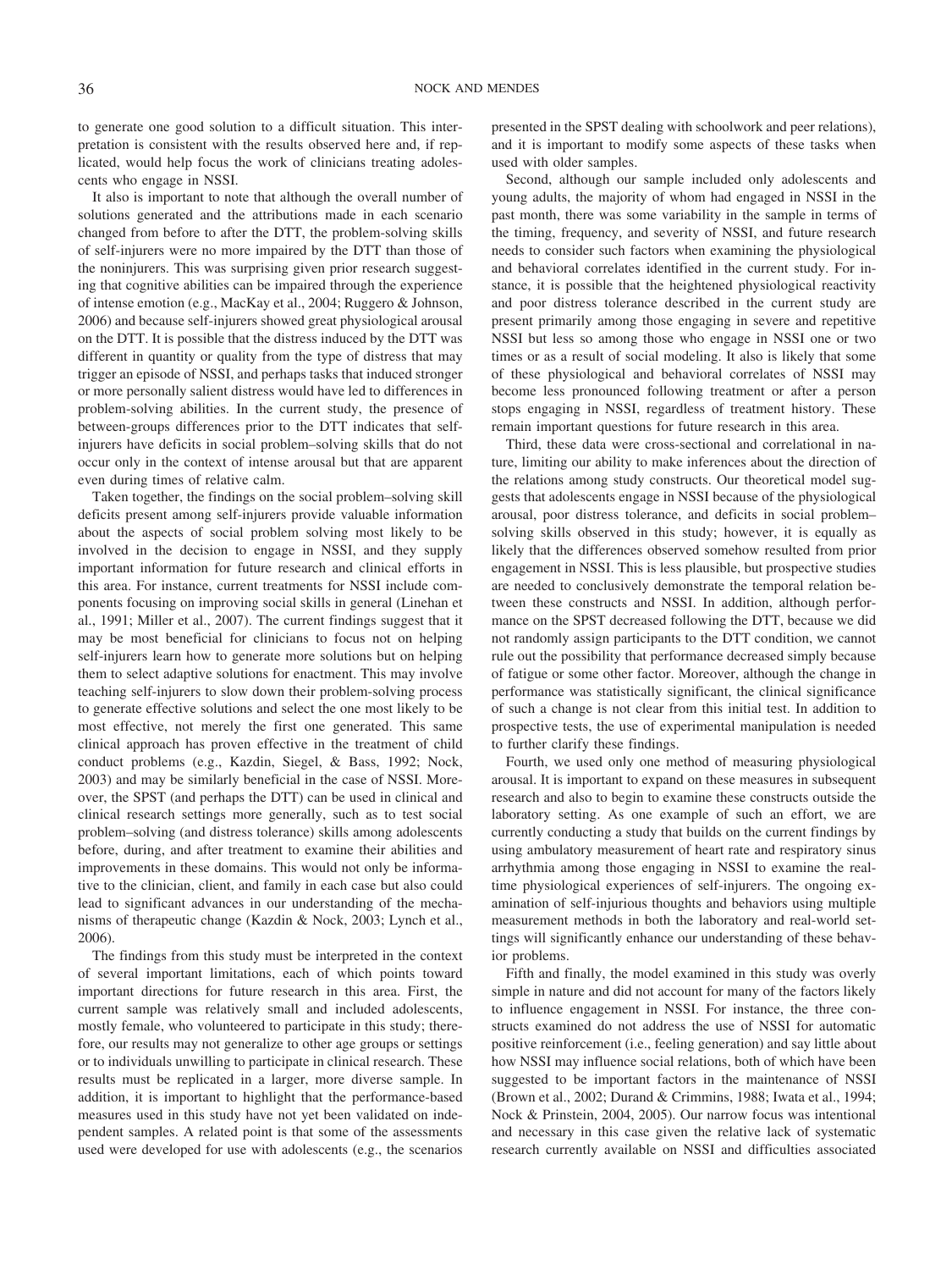with recruiting adolescent self-injurers for laboratory-based studies. It is necessary for future research in this area to examine how the constructs examined in this study interact with each other and how they might interact with other factors to produce and maintain this prevalent and dangerous behavior problem.

#### References

- Barlow, D. H., & Craske, M. G. (2000). *Mastery of your anxiety and panic: Client workbook for anxiety and panic (MAP 3).* San Antonio, TX: Graywind/Psychological Corporation.
- Baumeister, R. F. (1990). Suicide as escape from self. *Psychological Review, 97*(1), 90 –113.
- Biggam, F. H., & Power, K. G. (1999). Suicidality and the state-trait debate on problem-solving deficits: A re-examination with incarcerated young offenders. Archives of Suicide Research, 5(1), 27-42.
- Briere, J., & Gil, E. (1998). Self-mutilation in clinical and general population samples: Prevalence, correlates, and functions. *American Journal of Orthopsychiatry, 68*(4), 609 – 620.
- Brown, M. Z., Comtois, K. A., & Linehan, M. M. (2002). Reasons for suicide attempts and nonsuicidal self-injury in women with borderline personality disorder. *Journal of Abnormal Psychology, 111*(1), 198 – 202.
- Chapman, A. L., Gratz, K. L., & Brown, M. Z. (2006). Solving the puzzle of deliberate self-harm: The experiential avoidance model. *Behaviour Research and Therapy, 44*(3), 371–394.
- Crick, N. R., & Dodge, K. A. (1994). A review and reformulation of social information-processing mechanisms in children's social adjustment. *Psychological Bulletin, 115,* 74 –101.
- Crowell, S. E., Beauchaine, T. P., McCauley, E., Smith, C. J., Stevens, A. L., & Sylvers, P. (2005). Psychological, autonomic, and serotonergic correlates of parasuicide among adolescent girls. *Development and Psychopathology, 17*(4), 1105–1127.
- Dawson, M. E., Schell, A. M., & Filion, D. L. (2000). The electrodermal system. In J. T. Cacioppo & G. G. Berntson (Eds.), *Handbook of psychophysiology* (pp. 200 –223). Cambridge, England: Cambridge University Press.
- Dodge, K. A., & Frame, C. L. (1982). Social cognitive biases and deficits in aggressive boys. *Child Development*, 53(3), 620–635.
- Dodge, K. A., & Somberg, D. R. (1987). Hostile attributional biases among aggressive boys are exacerbated under conditions of threats to the self. *Child Development, 58*(1), 213–224.
- Donegan, N. H., Sanislow, C. A., Blumberg, H. P., Fulbright, R. K., Lacadie, C., Skudlarski, P., et al. (2003). Amygdala hyperreactivity in borderline personality disorder: Implications for emotional dysregulation. *Biological Psychiatry, 54*(11), 1284 –1293.
- Durand, V. M., & Crimmins, D. B. (1988). Identifying the variables maintaining self-injurious behavior. *Journal of Autism and Developmental Disorders, 18*(1), 99 –117.
- D'Zurilla, T. J., & Nezu, A. M. (1990). Development and preliminary evaluation of the social problem-solving inventory. *Psychological Assessment: A Journal of Consulting and Clinical Psychology, 2*(2), 156 – 163.
- Ebner–Priemer, U. W., Badeck, S., Beckmann, C., Wagner, A., Feige, B., Weiss, I., et al. (2005). Affective dysregulation and dissociative experience in female patients with borderline personality disorder: A startle response study. *Journal of Psychiatric Research, 39*(1), 85–92.
- Edman, G., Asberg, M., Levander, S., & Schalling, D. (1986). Skin conductance habituation and cerebrospinal fluid 5-hydroxyindoleacetic acid in suicidal patients. *Archives of General Psychiatry, 43*(6), 586 – 592.
- Favazza, A. R. (1989). Why patients mutilate themselves. *Hospital & Community Psychiatry, 40*(2), 137–145.
- Favazza, A. R. (1996). *Bodies under siege: Self-mutilation and body*

*modification in culture and psychiatry* (2nd ed.). Baltimore: Johns Hopkins University Press.

- Glassman, L. H., Weierich, M. R., Hooley, J. M., Deliberto, T. L., & Nock, M. K. (2007). Child maltreatment, non-suicidal self-injury, and the mediating role of self-criticism. *Behaviour Research and Therapy, 45,* 2483–2490.
- Goddard, P., & McFall, R. M. (1992). Decision-making skills and heterosocial competence in college women: An information-processing analysis. *Journal of Social and Clinical Psychology, 11, 401-425.*
- Grant, D. A., & Berg, E. A. (1948). A behavioral analysis of degree of impairment and ease of shifting to new responses in a Weigl-type card sorting problem. *Journal of Experimental Psychology, 39, 404–411*.
- Gresham, F. M., & Elliott, S. N. (1990). *Social Skills Rating System manual.* Circle Pines, MN: American Guidance Service.
- Haines, J., Williams, C. L., Brain, K. L., & Wilson, G. V. (1995). The psychophysiology of self-mutilation. *Journal of Abnormal Psychology, 104*(3), 471– 489.
- Hawton, K., Cole, D., O'Grady, J., & Osborn, M. (1982). Motivational aspects of deliberate self-poisoning in adolescents. *British Journal of Psychiatry, 141,* 286 –291.
- Heaton, R. K., Chelune, G. J., Talley, J. L., Kay, G. G., & Curtis, G. (1993). *Wisconsin Card Sort Test (WCST) manual revised and expanded.* Odessa, FL: Psychological Assessment Resources.
- Herpertz, S. C., Dietrich, T. M., Wenning, B., Krings, T., Erberich, S. G., Willmes, K., et al. (2001). Evidence of abnormal amygdala functioning in borderline personality disorder: A functional MRI study. *Biological Psychiatry, 50*(4), 292–298.
- Herpertz, S. C., Kunert, H. J., Schwenger, U. B., & Sass, H. (1999). Affective responsiveness in borderline personality disorder: A psychophysiological approach. *American Journal of Psychiatry, 156*(10), 1550 –1556.
- Herpertz, S. C., Werth, U., Lukas, G., Qunaibi, M., Schuerkens, A., Kunert, H. J., et al. (2001). Emotion in criminal offenders with psychopathy and borderline personality disorder. *Archives of General Psychiatry, 58*(8), 737–745.
- Hirito, D. S., & Seligman, M. E. P. (1975). Generality of learned helplessness in man. *Journal of Personality and Social Psychology, 31*(2), 311–327.
- Ingram, R. E. (Ed.). (1986). *Information processing approaches to clinical psychology.* San Diego, CA: Academic Press.
- Iwata, B. A., Pace, G. M., Dorsey, M. F., Zarcone, J. R., Vollmer, T. R., Smith, R. G., et al. (1994). The functions of self-injurious behavior: An experimental-epidemiological analysis. *Journal of Applied Behavior Analysis, 27*(2), 215–240.
- Jaccard, J., & Guilamo–Ramos, V. (2002). Analysis of variance frameworks in clinical child and adolescent psychology: Issues and recommendations. *Journal of Clinical Child and Adolescent Psychology, 31*(1), 130 –146.
- Kaufman, J., Birmaher, B., Brent, D. A., Rao, U., & Ryan, N. D. (1997). Schedule for Affective Disorders and Schizophrenia for School Age Children, Present and Lifetime Version (K-SADS-PL): Initial reliability and validity data. *Journal of the American Academy of Child and Adolescent Psychiatry, 36,* 980 –988.
- Kazdin, A. E., & Nock, M. K. (2003). Delineating mechanisms of change in child and adolescent therapy: Methodological issues and research recommendations. *Journal of Child Psychology and Psychiatry, 44*(8), 1116 –1129.
- Kazdin, A. E., Siegel, T. C., & Bass, D. (1992). Cognitive problem-solving skills training and parent management training in the treatment of antisocial behavior in children. *Journal of Consulting and Clinical Psychology, 60*(5), 733–747.
- Kehrer, C. A., & Linehan, M. M. (1996). Interpersonal and emotional problem solving skills and parasuicide among women with borderline personality disorder. *Journal of Personality Disorders, 10,* 153–163.